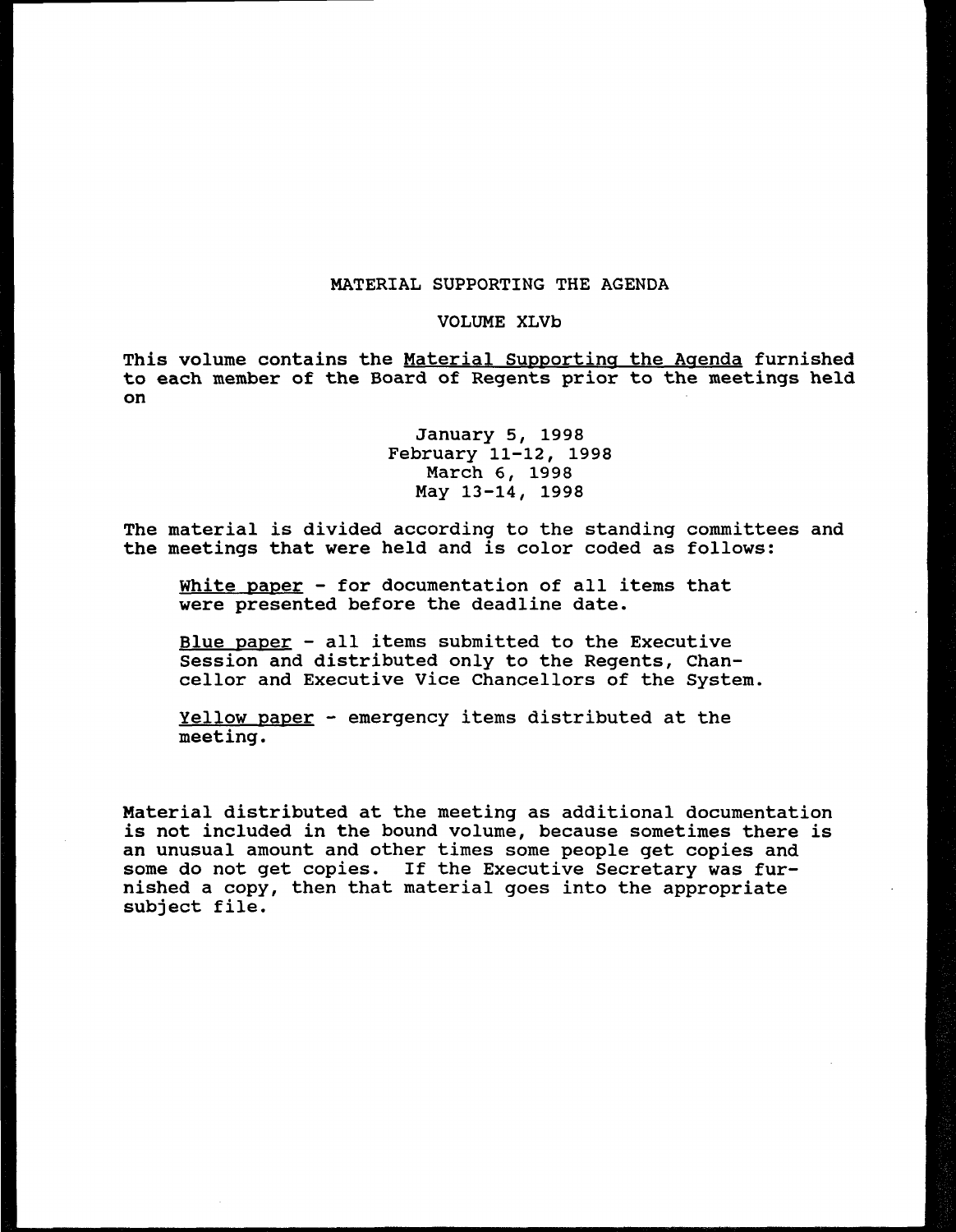Board of Regents The University of Texas System Special Meeting March 6, 1998 -- 9:30 a.m. Ninth Floor, Ashbel Smith Hall Austin, Texas

#### AGENDA

A. CALL TO ORDER (9:30 a.m.) Chairman Evans

- B. RECESS TO EXECUTIVE SESSION, TEXAS GOVERNMENT CODE, CHAPTER 551, SECTIONS 551.071 AND 551.074
	- 1. U. T. Health Science Center San Antonio: Proposed Settlement of Medical Liability Litigation
	- 2. U. T. Tyler: Consideration of Personnel Matters Related to the Possible Election and Employment of a President

(Review credentials and interview finalist candidates -- schedule attached)

RECONVENE IN OPEN SESSION (Estimated 2:00 p.m.)  $c_{\star}$ TO CONSIDER ACTION ON EXECUTIVE SESSION ITEMS ABOVE

ADJOURNMENT